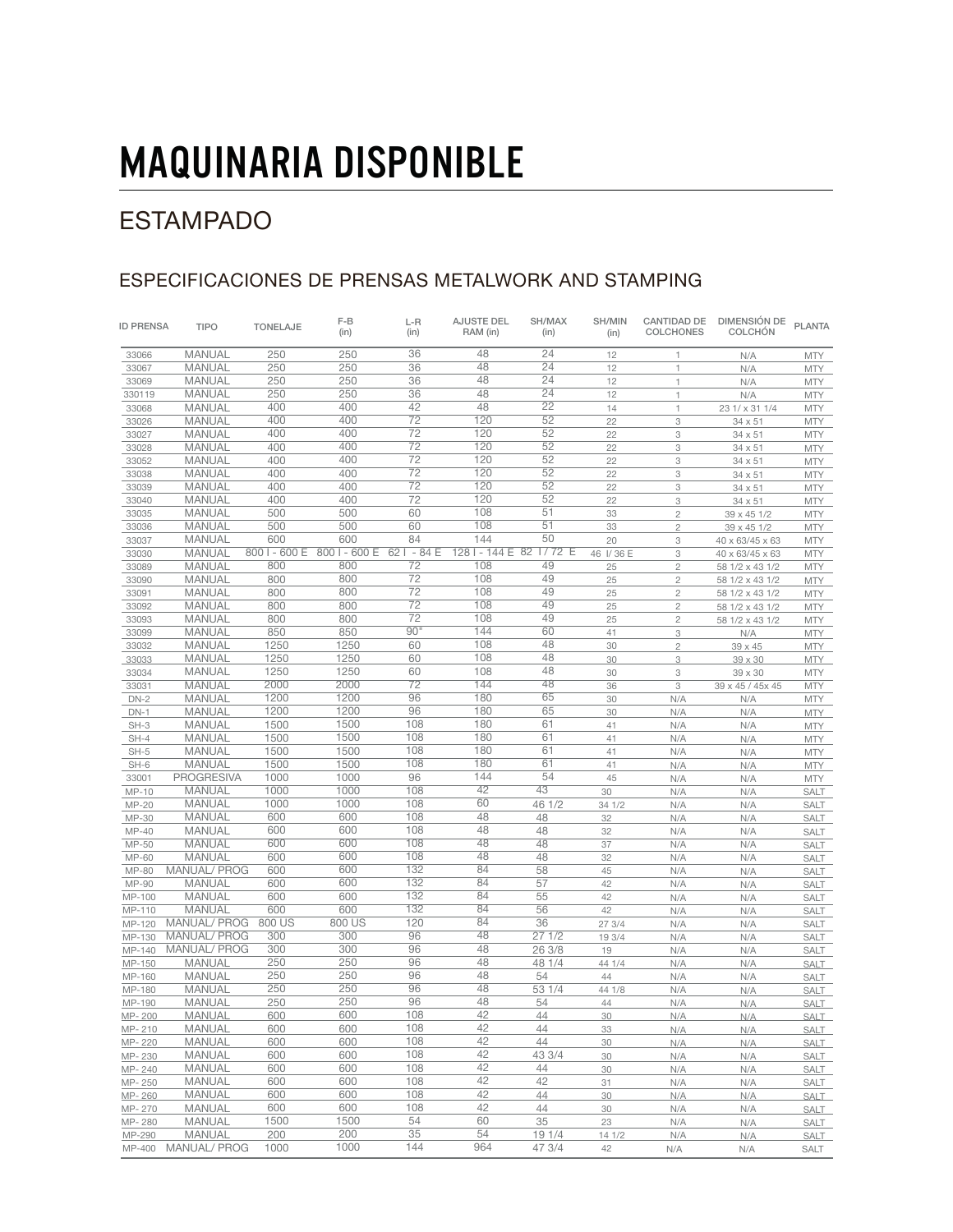### ESTAMPADO

#### PROGRESSIVE PRESS

ESPECIFICACIONES EN PRENSA

| NUM.<br><b>DE PRENSA</b> | <b>TONELAJE</b> | $F-B$<br>(in) | L-R<br>(in) | <b>ESPERSOR</b><br>BOLSTER (in) | A/C MAX<br>(in) | A/C MAX<br>(in) | <b>PASS LINE/</b><br>MAX (in) | <b>PASS LINE/</b><br>MIN (in) |
|--------------------------|-----------------|---------------|-------------|---------------------------------|-----------------|-----------------|-------------------------------|-------------------------------|
| 33001                    | 1000            | 96            | 144         | 10                              | 58              | 45              | 27                            | N/A                           |
| <b>MP80</b>              | 600             | 132"          | 84          |                                 | 54              | 45              | 43"                           | 35"                           |
| MP120                    | 800 US          | 120"          | 84          | R                               | 36              | 27 3/4          | 18"                           | 25"                           |
| MP130                    | 300             | 96"           | 58'         | 3"                              | 271/2           | 19 3/4          | 18"                           | 25"                           |
| MP140                    | 300             | 96"           | 48'         | 3"                              | 26 3/8          | 19              | 18"                           | 25"                           |
| MP400                    | 1000            | 144"          | 96          | 10"                             | 47 3/4          | 42              | 40 <sup>1</sup>               | 30"                           |

ESPECIFICACIONES DE DESENRROLLADORA

| ANCHO ROLLO<br>MAX (in) | ANCHO ROLLO<br>MIN (in) | PESO ROLLO<br>MAX (ton) | PESO ROLLO<br>MIN (ton) | <b>AVANCE</b><br>(in) | <b>ESPERSOR</b><br>MIN (in) | <b>ESPERSOR</b><br>MAX (in) |
|-------------------------|-------------------------|-------------------------|-------------------------|-----------------------|-----------------------------|-----------------------------|
| 72                      |                         | 15                      |                         | 48                    | 0.0669                      | 0.276                       |
| 72"                     | 70 !!                   | 10.5                    | N/A                     | N/A                   | 0.039"                      | 0.1378"                     |
| 46"                     | 46"                     | 9                       | N/A                     | N/A                   | 0.039"                      | 0.1378"                     |
| 23"                     | 23'                     | 4.535                   | N/A                     | N/A                   | 0.039"                      | 0.093"                      |
| 23"                     | 23"                     | 4.535                   | N/A                     | N/A                   | 0.039"                      | 0.093"                      |
| 54"                     | 54                      | 10                      | N/A                     | N/A                   | 0.039"                      | 0.175"                      |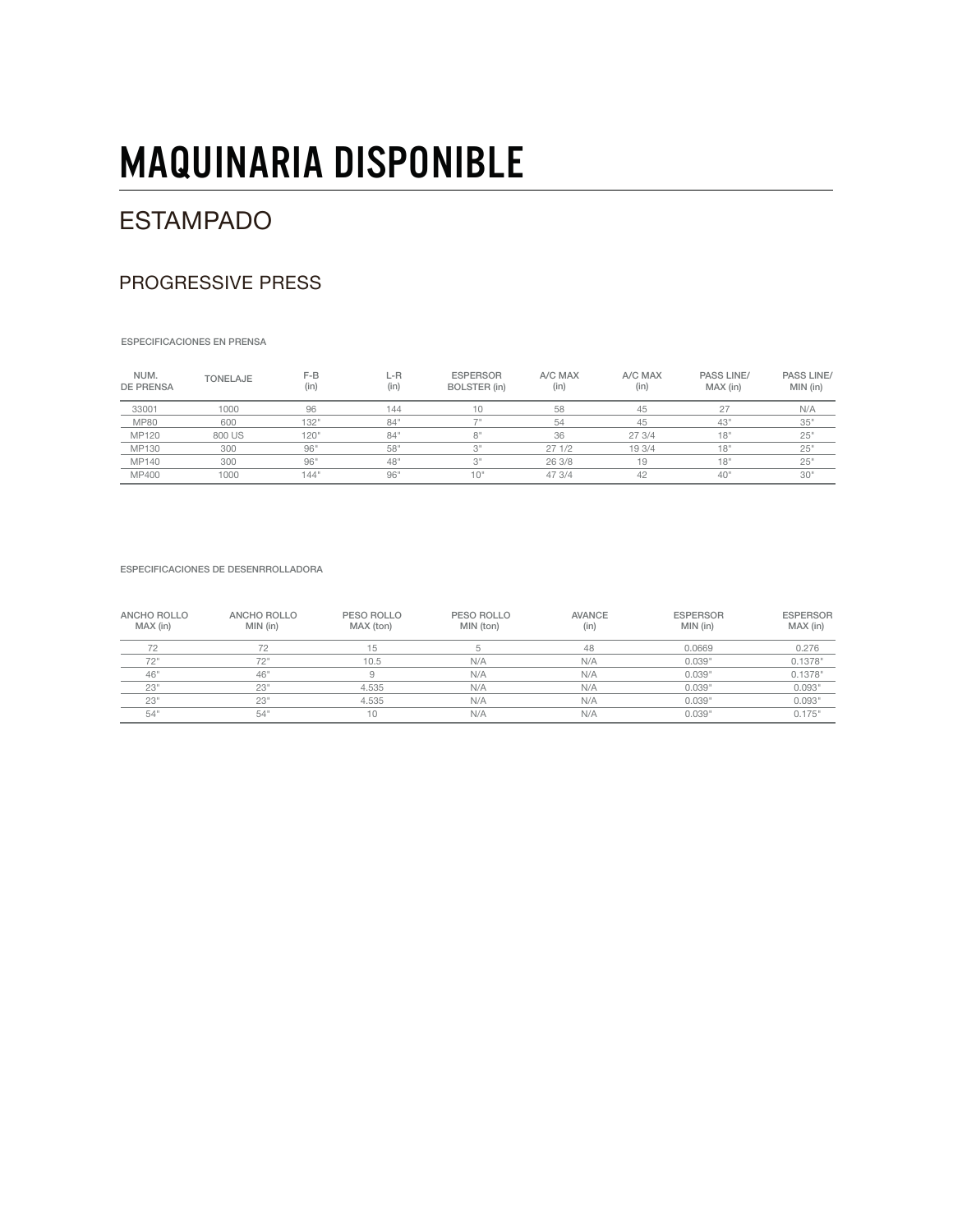## ESTAMPADO

### ALIMENTADOR

| NUM.<br><b>DE PRENSA</b> | <b>ESPESOR</b><br><b>MIN</b> | <b>ESPESOR</b><br><b>MAX</b> | <b>ALTURA MIN</b><br>DEL ALIMENTADOR (in) | <b>ALTURA MAX</b><br>DEL ALIMENTADOR (in) | <b>CARRERA</b> | ANCHO ROLLO<br>MAX (in)         | ANCHO ROLLO<br>MIN (in) |
|--------------------------|------------------------------|------------------------------|-------------------------------------------|-------------------------------------------|----------------|---------------------------------|-------------------------|
|                          | 1.8 mm                       | $4.2 \text{ mm}$             | 24.5"                                     | 36.5"                                     | 11"            | 48" (1219.2mm) - 49" (1244.6mm) | N/A                     |
| <b>MP80</b>              |                              | 3.5                          | 33"                                       | 43"                                       | 10"            |                                 | 300                     |
| MP120                    |                              | 3.5                          | 26"                                       | 16"                                       | 10'            | 48                              | N/A                     |
| MP130                    |                              | 2.6                          | 26"                                       | 16"                                       | 10"            | 23                              | N/A                     |
| MP140                    |                              | 2.6                          | 26"                                       | 16"                                       | 10"            | 23                              | N/A                     |
| MP400                    |                              | 3.5                          | 30"                                       | 40"                                       | 10"            | 70                              | N/A                     |